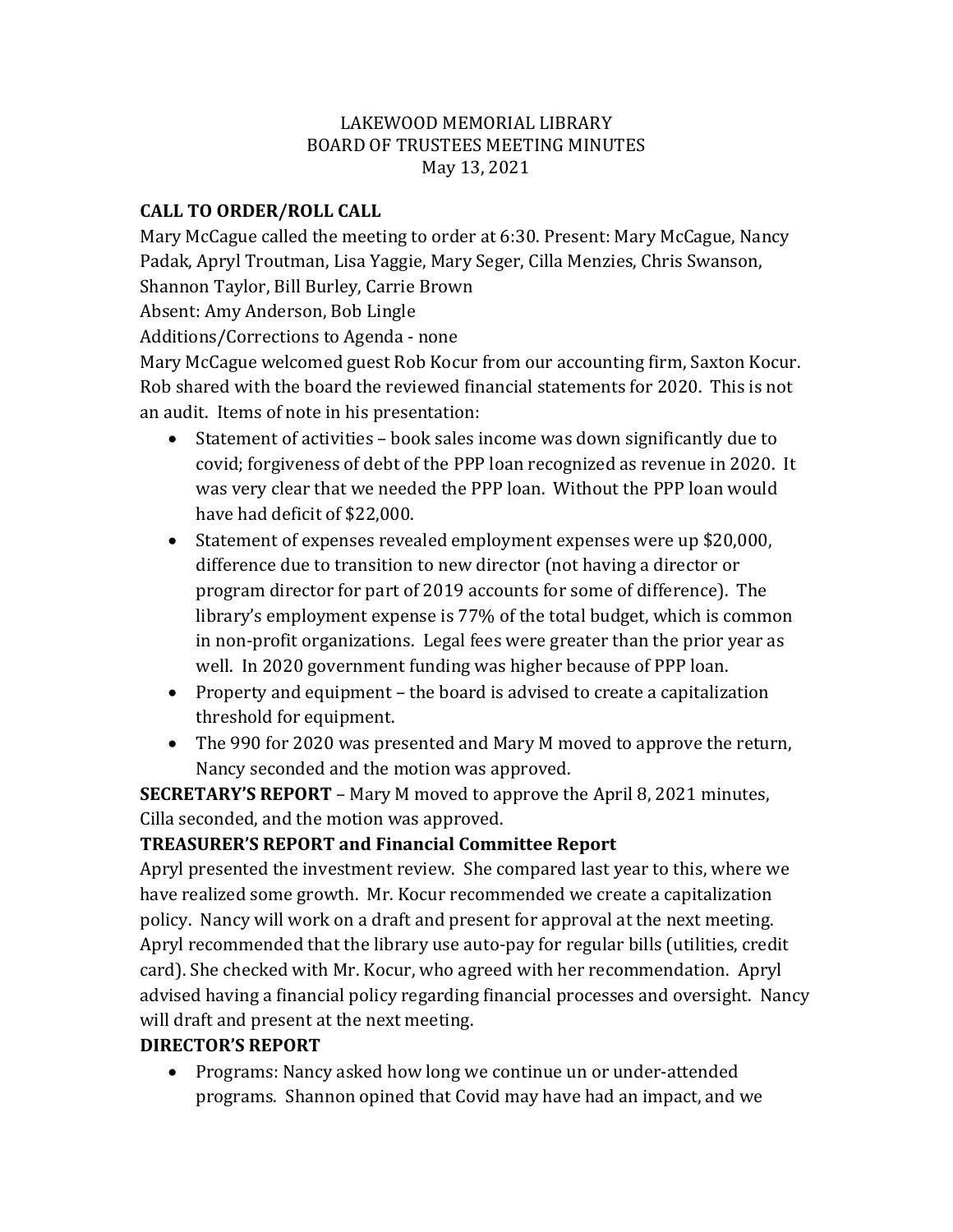might know more once programs are live again. Cilla mentioned Amy's suggestion to handover some of the Covid education programs to staff. Shannon said the fact that they program is designed and executed by an educator carries weight. Shannon asked that Amy continue to play a role as a reviewer. Amy and Shannon will meet to determine next steps. Shannon expressed some concern about staffing since Allison will be leaving as the program coordinator. She indicated the likelihood of losing an additional staff person during the year. In light of these, Shannon recommends taking a look at job descriptions to see if there is a way to create descriptions which include more programmatic responsibility. Jody and Shannon will share summer reading.

- WIFI: The board expressed concern regarding the reliability of WIFI, particularly since the library has promoted this benefit to the community. Shannon and Nancy will work with CCLS to improve the situation.
- Quote for Projector and Screen Installation: Shannon recommends moving forward with proposal to install a projector and screen at the cost of \$2,157. Mary M moved to approve the request, Mary S seconded and the motion was approved.
- NYS Construction Grant Shannon presented a quote from Jamestown Kitchen and Bath for bathroom improvements of \$12,043. Roof repair would not be covered by a NYS construction grant, but the library needs to get roofers to examine leak to know whether it's repair or replacement. Replacement is covered by the grant. Nancy suggested replacing ceiling tiles, which would improve the appearance. Nancy also explained that LML would need to pay about \$3,000 for the bathroom renovation, and the rest would be covered by the state. The board approved Shannon beginning application for grant funding and looking into a roofing quote/recommendation. Bullet aid is unlikely.
- Give Big CHQ Christine reported that there has been no response to Sharon Witchey's written appeals for matching gift interest from local companies but follow up calls need to be made. Timing for grant submissions to the CRCF is good and encouraged.

#### **STANDING COMMITTEE REPORTS**

• Library Development Committee – Mary S reported good success with the annual appeal and encouraged all board members to give so we have 100% participation. The number of donors is the same as last year (108) and dollars are up. And there are some new donors. We are close to \$8,000 and